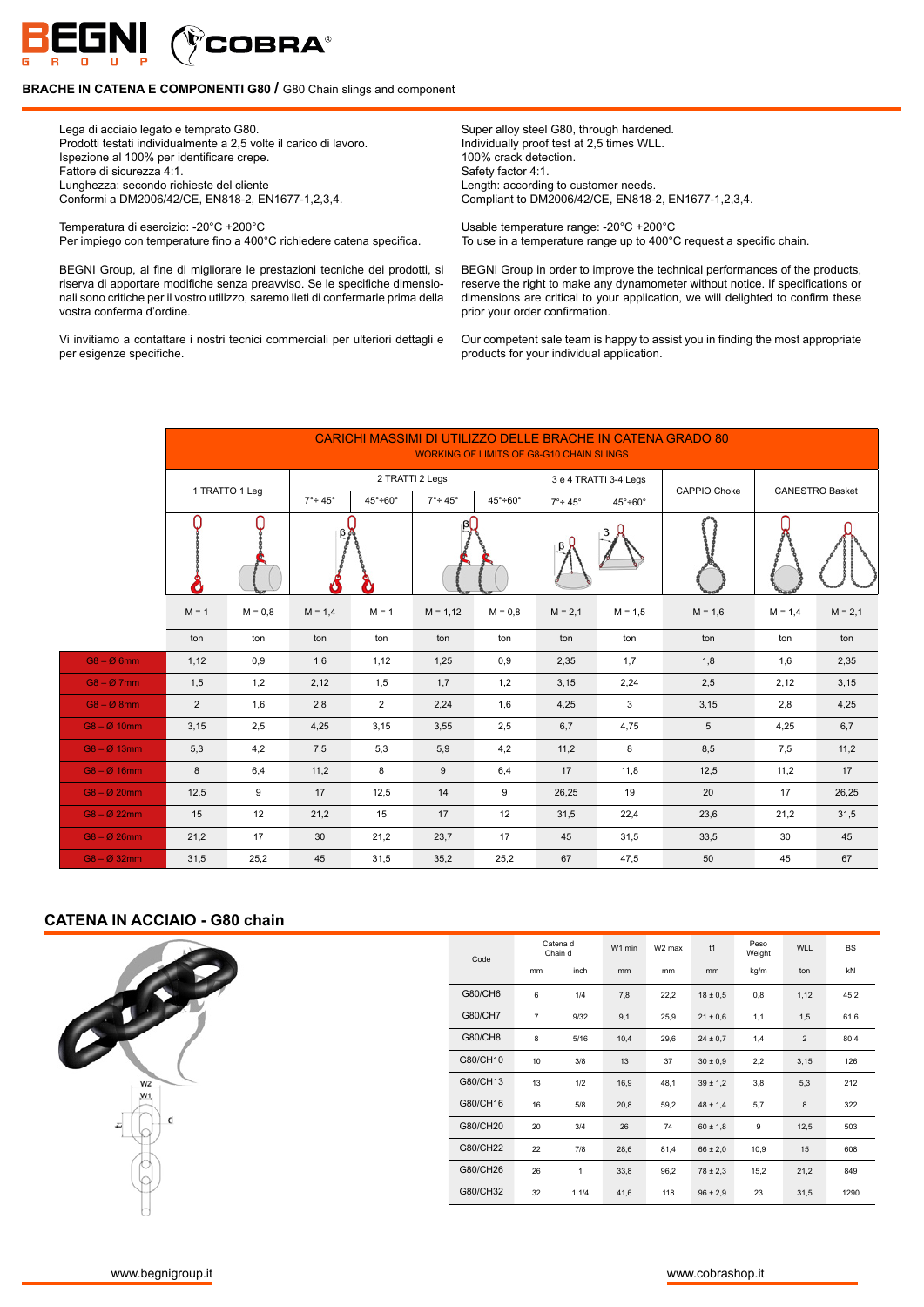

#### **MAGLIA GIUNZIONE / G80 CONNECTING LINK**



|            | CATENA<br>Chain | <b>WLL</b>     | A    | $\mathsf{C}$ | O    | $\mathsf{R}$ | P    | S     | Peso |
|------------|-----------------|----------------|------|--------------|------|--------------|------|-------|------|
| Code       | mm              | t              | mm   | mm           | mm   | mm           | mm   | mm    | kg   |
| G80/WLK6   | 6               | 1,12           | 16   | 18           | 16,5 | 43           | 7,2  | 6,8   | 0,07 |
| G80/WLK7   | $\overline{7}$  | 1,5            | 17,8 | 20           | 20,5 | 50,5         | 10,2 | $9\,$ | 0,1  |
| G80/WLK8   | 8               | $\overline{2}$ | 19   | 25,5         | 23,5 | 62           | 11,5 | 10    | 0,25 |
| G80/WLK10  | 10              | 3,15           | 23,8 | 30           | 27,5 | 72           | 12,6 | 12,6  | 0,35 |
| G80/WLK613 | 13              | 5,3            | 28   | 36           | 33,3 | 87,3         | 19   | 16,7  | 0,68 |
| G80/WLK616 | 16              | 8              | 34,3 | 40,5         | 39,5 | 103          | 20,6 | 20,6  | 1,1  |
| G80/WLK620 | 20              | 12,5           | 44   | 48           | 47   | 116          | 23   | 23    | 1,7  |
| G80/WLK622 | 22              | 15             | 49   | 51           | 55   | 133          | 26,5 | 26,5  | 2,2  |
| G80/WLK626 | 26              | 21,2           | 60   | 60           | 66   | 148          | 31,5 | 31,5  | 4.2  |
| G80/WLK632 | 32              | 31,5           | 80   | 77           | 86   | 190          | 40   | 32    | 7,19 |

## **SEGOLA PER NASTRI / G80 WEBBING LINK**



| Code      | CATENA<br>Chain<br>mm | WLL            | Α<br>mm | B<br>mm | C<br>mm | D<br><sub>mm</sub> | E<br>mm | F<br>mm | G<br>mm | н<br>mm | mm | Peso<br>kg |
|-----------|-----------------------|----------------|---------|---------|---------|--------------------|---------|---------|---------|---------|----|------------|
| G80/SAG08 | $7-8$                 | $\overline{2}$ | 40      | 58      | 24      | 20                 | 20      | 14      | 17      | 9       | 10 | 0,07       |
| G80/SAG10 | 10                    | 3,15           | 40      | 81      | 35      | 30                 | 30      | 14      | 23      | 11      | 13 | 0,1        |
| G80/SAG13 | 13                    | 5,3            | 55      | 104     | 48      | 36                 | 36      | 18      | 28      | 16      | 16 | 0,25       |
| G80/SAG16 | 16                    | 8              | 67      | 115     | 57      | 40                 | 44      | 24      | 36      | 21      | 21 | 0,35       |
| G80/SAG20 | 20                    | 12,5           | 82      | 134     | 65      | 50                 | 52      | 29      | 40      | 23      | 23 | 0,68       |
| G80/SAG22 | 22                    | 15             | 125     | 177     | 100     | 59                 | 68      | 39      | 43      | 27      | 27 | 6,3        |

### **GANCIO ACCORCIATORE AD OCCHIO / G80 EYE GRAB HOOK**



|           | CATENA      | <b>WLL</b>     | A    | D   | G   | H   | $\Omega$ | $\mathsf{R}$ | Peso |
|-----------|-------------|----------------|------|-----|-----|-----|----------|--------------|------|
| Code      | Chain<br>mm | t              | mm   | mm  | mm  | mm  | mm       | mm           | kg   |
| G80/GSE6  | 6           | 1,12           | 8    | 8,5 | 22  | 22  | 13,5     | 53,5         | 0,18 |
| G80/GSE8  | $7-8$       | $\overline{2}$ | 10   | 10  | 30  | 24  | 16       | 60           | 0,23 |
| G80/GSE10 | 10          | 3,15           | 13   | 11  | 44  | 31  | 21       | 80           | 0,59 |
| G80/GSE13 | 13          | 5,3            | 17   | 16  | 53  | 38  | 26       | 104          | 1,24 |
| G80/GSE16 | 16          | 8              | 20   | 19  | 64  | 60  | 30       | 129          | 2,6  |
| G80/GSE20 | 20          | 12,5           | 23   | 22  | 85  | 65  | 36       | 153          | 4,2  |
| G80/GSE22 | 22          | 15             | 26   | 30  | 87  | 71  | 42       | 184          | 5,35 |
| G80/GSE26 | 26          | 21,20          | 30,5 | 36  | 100 | 90  | 55       | 213          | 13   |
| G80/GSE32 | 32          | 31,5           | 38,5 | 44  | 160 | 112 | 59       | 245          | 30,5 |

## **GANCIO ACCORCIATORE A FORCELLA / G80 CLEVIS GRAB HOOK**



|           | CATENA<br>Chain | <b>WLL</b>     | A    | B  | C             | G   | H  | R     | <b>PXL</b> | Peso |
|-----------|-----------------|----------------|------|----|---------------|-----|----|-------|------------|------|
| Code      | mm              | t              | mm   | mm | <sub>mm</sub> | mm  | mm | mm    | mm         | kg   |
| G80/GSH6  | 6               | 1,12           | 8    | 8  | 8,8           | 22  | 22 | 51,5  | 7.5X17.5   | 0,2  |
| G80/GSH8  | $7 - 8$         | $\overline{2}$ | 10   | 9  | 10            | 30  | 24 | 50    | 9X22,5     | 0,27 |
| G80/GSH10 | 10              | 3,15           | 13   | 13 | 14            | 44  | 31 | 72    | 13X31,5    | 0,75 |
| G80/GSH13 | 13              | 5,30           | 17   | 17 | 17            | 53  | 38 | 88    | 16X42      | 1,35 |
| G80/GSH16 | 16              | 8              | 20   | 21 | 20            | 64  | 60 | 111   | 21X51,5    | 2,8  |
| G80/GSH20 | 20              | 12,5           | 24   | 24 | 24            | 85  | 65 | 130   | 24X61.5    | 4,8  |
| G80/GSH22 | 22              | 15             | 26   | 26 | 26            | 87  | 68 | 139   | 26X72      | 5,65 |
| G80/GSH26 | 26              | 21,2           | 30,5 | 30 | 30            | 100 | 90 | 190,5 | 30X80      | 13,5 |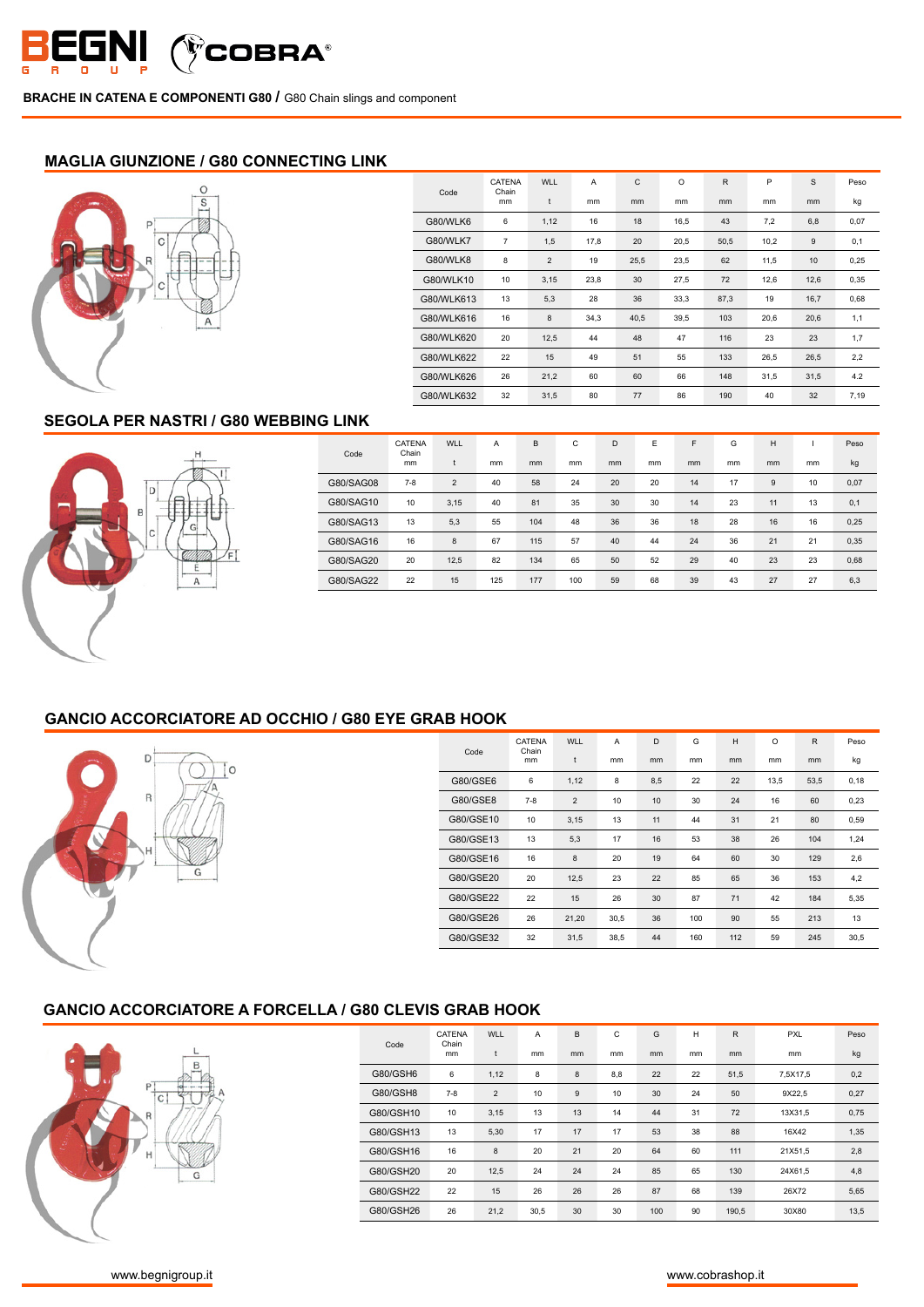

### **GANCIO AD OCCHIO CON SICURA / G80 EYE SLING HOOK WITH LATCH**



|           | CATENA      | <b>WLL</b>     | A    | A2   | D    | G    | H  | $\circ$ | R     | Peso |
|-----------|-------------|----------------|------|------|------|------|----|---------|-------|------|
| Code      | Chain<br>mm | t              | mm   | mm   | mm   | mm   | mm | mm      | mm    | kg   |
| G80/SHE6  | 6           | 1,12           | 25   | 20,5 | 8,5  | 14,5 | 20 | 20,5    | 80,5  | 0,27 |
| G80/SHE8  | $7-8$       | $\overline{2}$ | 29,5 | 24,5 | 11   | 19   | 27 | 25      | 95,5  | 0,5  |
| G80/SHE10 | 10          | 3,15           | 35,7 | 29   | 14   | 23,5 | 33 | 34      | 120,5 | 0,9  |
| G80/SHE13 | 13          | 5,3            | 43,5 | 35,4 | 17,5 | 29   | 40 | 42,5    | 150   | 1,5  |
| G80/SHE16 | 16          | 8              | 52,5 | 44   | 22   | 35,5 | 49 | 52      | 183   | 2,75 |
| G80/SHE20 | 20          | 12,5           | 60   | 52   | 27   | 48   | 53 | 55      | 203   | 4,5  |
| G80/SHE22 | 22          | 15             | 70   | 62   | 30   | 51,5 | 60 | 60      | 224   | 7,1  |
| G80/SHE26 | 26          | 21,2           | 77   | 73   | 35   | 60   | 75 | 70      | 237   | 13,8 |
| G80/SHE32 | 32          | 31,5           | 95   | 87   | 39   | 71   | 89 | 76      | 259   | 27   |

# **GANCIO SELF LOCKING GIREVOLE / G80 SWIVEL SELF LOCKING HOOK**



| Code      | CATENA<br>Chain | WLL            | R   | A  | B  | $\circ$ | D  | G  | Н  |               | Peso           |
|-----------|-----------------|----------------|-----|----|----|---------|----|----|----|---------------|----------------|
|           | mm              | t              | mm  | mm | mm | mm      | mm | mm | mm | <sub>mm</sub> | kg             |
| G80/SWK6  | 6               | 1,12           | 150 | 28 | 23 | 37      | 13 | 15 | 20 | 35            | 0,6            |
| G80/SWK8  | $7 - 8$         | $\overline{2}$ | 185 | 34 | 27 | 37      | 13 | 19 | 24 | 43            | 1,1            |
| G80/SWK10 | 10              | 3,15           | 217 | 45 | 35 | 42      | 16 | 23 | 30 | 56            | $\mathfrak{p}$ |
| G80/SWK13 | 13              | 5,3            | 271 | 54 | 43 | 48      | 21 | 27 | 40 | 69            | 4              |
| G80/SWK16 | 16              | 8              | 334 | 62 | 58 | 62      | 22 | 37 | 49 | 80            | 6,8            |

# **GANCIO AD OCCHIO SELF LOCKING / G80 EYE SELF LOCKING HOOK**



| Code            | <b>CATENA</b><br>Chain<br>mm | <b>WLL</b><br>t | A<br>mm | D<br>mm | G<br>mm | H<br>mm | O<br>mm | R<br>mm | т<br>mm | Peso<br>kg |
|-----------------|------------------------------|-----------------|---------|---------|---------|---------|---------|---------|---------|------------|
| <b>G80/SKE6</b> | 6                            | 1,12            | 28      | 11      | 16      | 21      | 21      | 109     | 35      | 0,51       |
| <b>G80/SKE8</b> | $7 - 8$                      | $\overline{2}$  | 34      | 12      | 20      | 26      | 25      | 135     | 43      | 0,93       |
| G80/SKE10       | 10                           | 3,15            | 45      | 16      | 25      | 30      | 33      | 168     | 56      | 1,62       |
| G80/SKE13       | 13                           | 5,3             | 51      | 20      | 35      | 40      | 40      | 205     | 69      | 3,25       |
| G80/SKE16       | 16                           | 8               | 60      | 27      | 36      | 50      | 50      | 251     | 80      | 6,05       |
| G80/SKE20       | 20                           | 12,5            | 70      | 30      | 60      | 67      | 60      | 290     | 90      | 10,5       |
| G80/SKE22       | 22                           | 15              | 80      | 32      | 62      | 70      | 70      | 322     | 100     | 14.4       |

### **GANCIO PER FONDERIA / G80 FOUNDRY EYE LOOK**



|           | CATENA<br>Chain | <b>WLL</b>     | A    | D    | G  | H  | $\circ$ | R     | Peso |
|-----------|-----------------|----------------|------|------|----|----|---------|-------|------|
| Code      | mm              | t              | mm   | mm   | mm | mm | mm      | mm    | kg   |
| G80/FHE6  | 6               | 1,12           | 53.5 | 11,5 | 22 | 26 | 15      | 102.5 | 0.61 |
| G80/FHE8  | $7 - 8$         | $\overline{2}$ | 62   | 13,5 | 25 | 29 | 24      | 128   | 0,92 |
| G80/FHE10 | 10              | 3,15           | 76   | 14   | 23 | 30 | 32      | 150   | 1.77 |
| G80/FHE13 | 13              | 5,3            | 89   | 19   | 38 | 40 | 27      | 173   | 2,82 |
| G80/FHE16 | 16              | 8              | 102  | 24   | 45 | 48 | 47      | 210   | 5,03 |
| G80/FHE20 | 20              | 12,5           | 114  | 28   | 54 | 60 | 56      | 260   | 7,6  |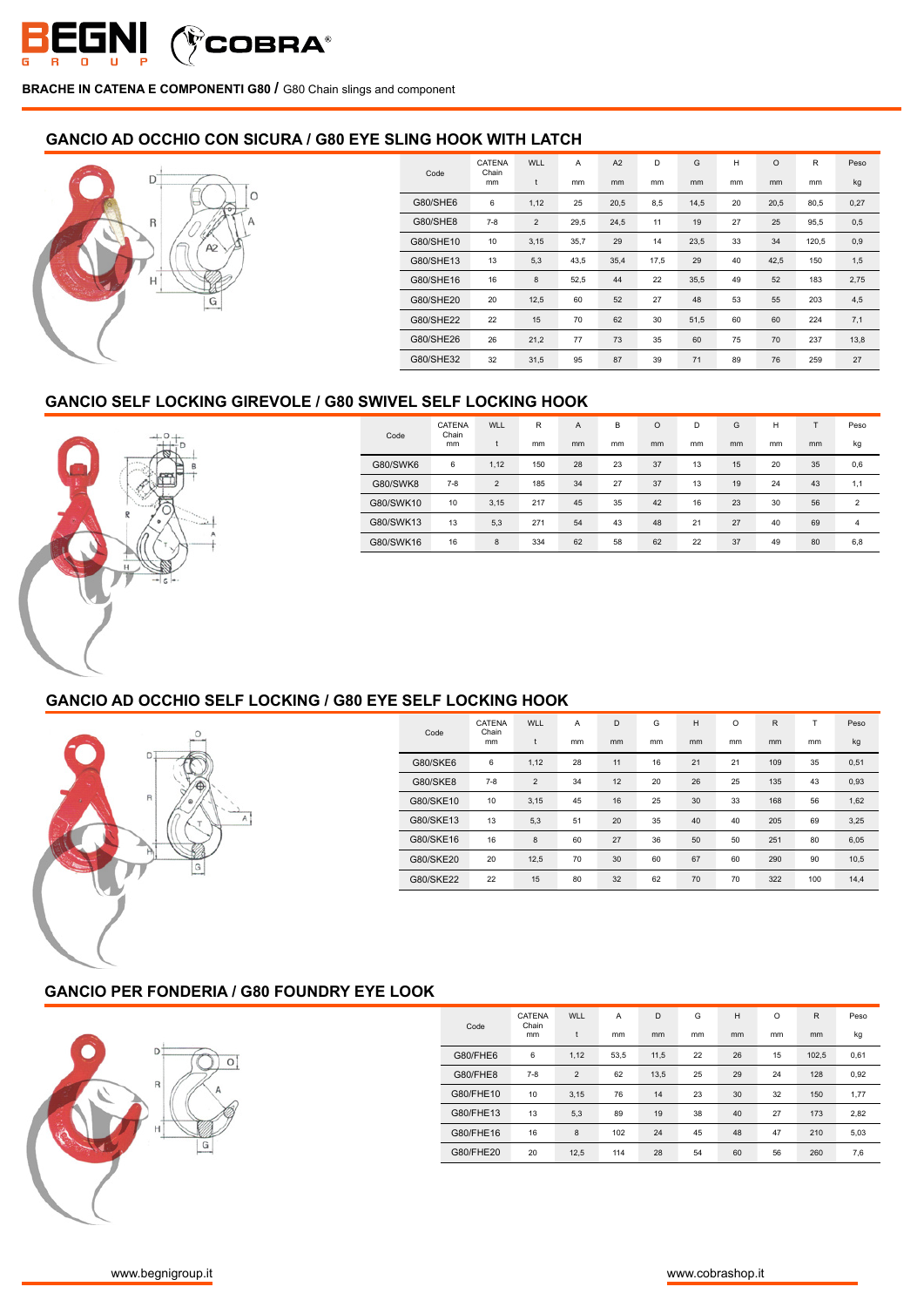

### **GANCIO CON SICURA CLEVIS / G80 CLEVIS SLING HOOK**

| $B_{+}$<br>E       | Code      | CATENA<br>Chain<br>mm | WLL            | Α<br>mm | A <sub>1</sub><br>mm | В<br>mm | $\mathsf C$<br>mm | G<br>mm | н<br>mm | P<br>mm        | $\mathsf{R}$<br>mm | Peso<br>kg |
|--------------------|-----------|-----------------------|----------------|---------|----------------------|---------|-------------------|---------|---------|----------------|--------------------|------------|
| Ð                  | G80/SHC6  | 6                     | 1,12           | 25      | 19                   | 6,7     | 8,5               | 14,5    | 20      | $\overline{7}$ | 73                 | 0,24       |
| $\mathsf{R}$<br>A1 | G80/SHC8  | $7 - 8$               | $\overline{2}$ | 29,5    | 24,5                 | 8,7     | 9,8               | 19      | 27      | 9              | 86,3               | 0,53       |
|                    | G80/SHC10 | 10                    | 3,15           | 35,7    | 29                   | 12,2    | 13,5              | 23,5    | 33      | 13             | 105                | 0,95       |
| H                  | G80/SHC13 | 13                    | 5,3            | 43,5    | 35                   | 15,3    | 17                | 28,5    | 40      | 16             | 128,5              | 1,67       |
| G                  | G80/SHC16 | 16                    | 8              | 56      | 45                   | 18      | 22                | 37      | 48      | 20             | 155                | 3          |
|                    | G80/SHC20 | 20                    | 12,5           | 61      | 53                   | 23      | 26                | 51      | 52      | 24             | 183                | 5,7        |
|                    | G80/SHC22 | 22                    | 15             | 72      | 62                   | 24,5    | 29                | 50      | 62      | 27             | 213                | 8,8        |
|                    | G80/SHC26 | 26                    | 21,2           | 77      | 73                   | 30      | 34                | 60      | 75      | 30             | 230                | 13,5       |

#### **GANCIO SELF LOCKING CLEVIS / G80 CLEVIS SELF LOCKING HOOK**



| Code            | CATENA<br>Chain<br>mm | WLL.<br>t      | Α<br>mm | в<br>mm        | С<br>mm | G<br>mm | н<br>mm | R<br>mm | mm  | PxL<br><sub>mm</sub> | Peso<br>kg |
|-----------------|-----------------------|----------------|---------|----------------|---------|---------|---------|---------|-----|----------------------|------------|
| G80/SKC6        | 6                     | 1,12           | 28      | $\overline{7}$ | 8       | 16      | 21      | 94      | 35  | 7.5X17.5             | 0,49       |
| <b>G80/SKC8</b> | $7-8$                 | $\overline{2}$ | 34      | 9              | 10      | 20      | 26      | 123     | 43  | 9X22.5               | 0,93       |
| G80/SKC10       | 10                    | 3,15           | 45      | 12             | 14      | 25      | 30      | 143     | 56  | 13X31,5              | 1,58       |
| G80/SKC13       | 13                    | 5,3            | 51      | 15             | 17      | 35      | 40      | 180     | 69  | 16X42                | 3,2        |
| G80/SKC16       | 16                    | 8              | 60      | 19             | 19      | 36      | 50      | 215     | 80  | 21X51.5              | 5,95       |
| G80/SKC20       | 20                    | 12,5           | 70      | 23             | 26      | 60      | 67      | 253     | 90  | 24X73                | 9,8        |
| G80/SKC22       | 22                    | 15             | 80      | 26             | 32      | 62      | 70      | 287     | 100 | 26X72                | 14,4       |

# **GANCIO ANTICOCCIANTE A C / G80 CLEVIS C HOOK**



| Code     | CATENA<br>Chain | WLL            | Α  | B  | С  | G  | н  | R   | PxL     | Peso |
|----------|-----------------|----------------|----|----|----|----|----|-----|---------|------|
|          | mm              |                | mm | mm | mm | mm | mm | mm  | mm      | kg   |
| G80/CH6  | $7-8$           | $\overline{2}$ | 20 | 9  | 11 | 22 | 27 | 90  | 9X22,5  | 0,56 |
| G80/CH10 | 10              | 3,15           | 28 | 12 | 14 | 28 | 39 | 129 | 13X31,5 | 1,40 |
| G80/CH13 | 13              | 5,3            | 39 | 15 | 17 | 35 | 51 | 166 | 16X42   | 3    |

# **GANCIO PER FASCIA / G80 WEBBING HOOK**



|         | WLL                     | $\overline{A}$ | B   | C  | D   | G  | H  | P  | T    | T <sub>2</sub> | Peso  |
|---------|-------------------------|----------------|-----|----|-----|----|----|----|------|----------------|-------|
| Code    | t                       | mm             | mm  | mm | mm  | mm | mm | mm | mm   | mm             | kg    |
| G80/J1  | 1                       | 78             | 123 | 12 | 41  | 17 | 20 | 16 | 31   | 26             | 0,7   |
| G80/J2  | $\overline{\mathbf{c}}$ | 91             | 148 | 19 | 55  | 21 | 26 | 17 | 40   | 31             | 1,2   |
| G80/J3  | 3                       | 113            | 175 | 21 | 55  | 25 | 32 | 25 | 50   | 37             | 2,2   |
| G80/J4  | 4                       | 133            | 223 | 40 | 70  | 36 | 40 | 36 | 59,5 | 43             | 4,5   |
| G80/J5  | 5                       | 133            | 223 | 40 | 70  | 36 | 40 | 36 | 59,5 | 43             | 4,5   |
| G80/J6  | 6                       | 133            | 223 | 40 | 70  | 36 | 40 | 36 | 59,5 | 43             | 4,5   |
| G80/J8  | 8                       | 188            | 302 | 50 | 105 | 40 | 60 | 42 | 80   | 65             | 12,75 |
| G80/J10 | 10                      | 188            | 302 | 50 | 105 | 40 | 60 | 42 | 80   | 65             | 12,75 |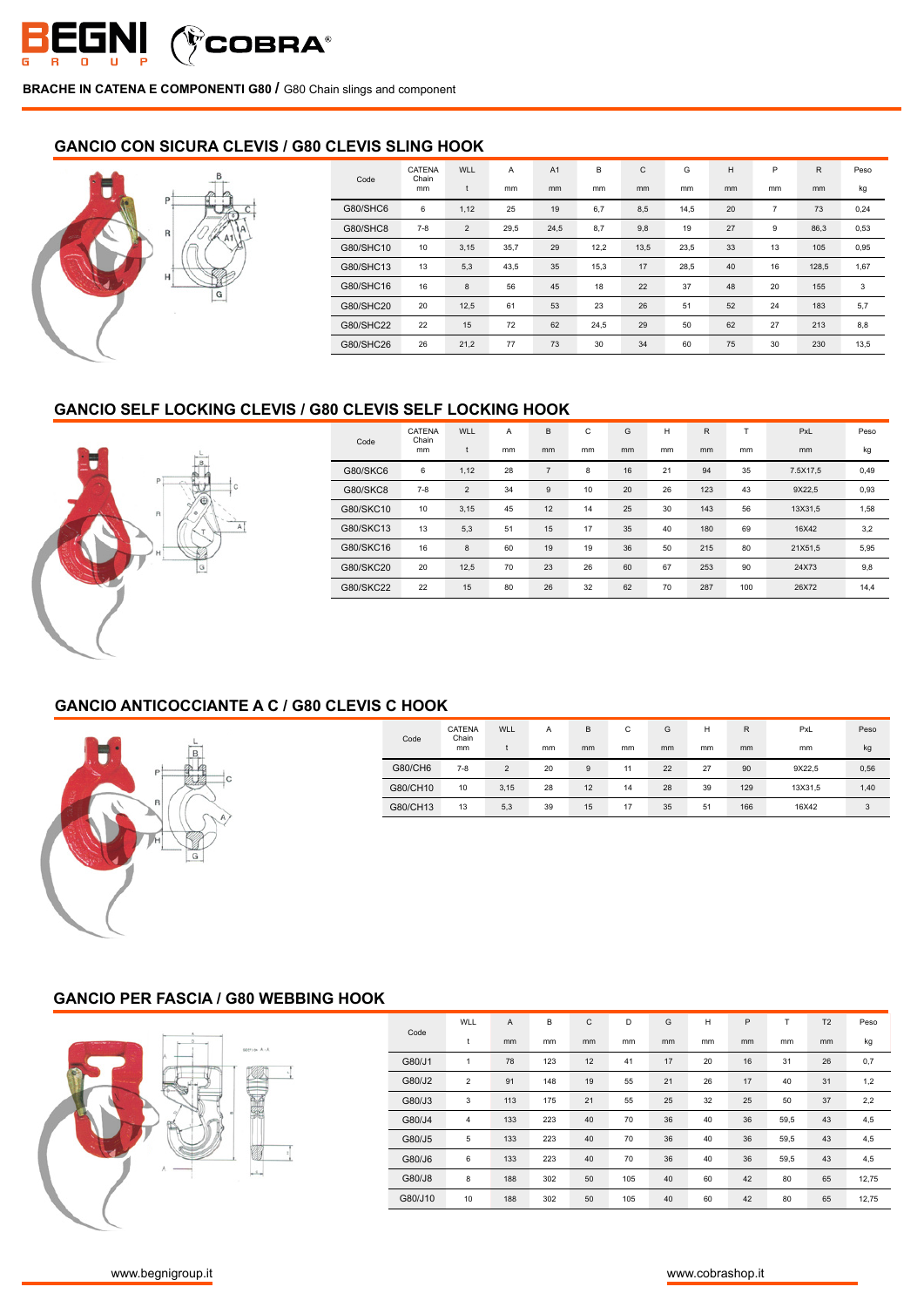

## **ANELLO OVALE / G80 MASTERLINK**



| Code      | CATENA<br>Chain<br>mm | mm             | <b>WLL</b> | Dimensioni secondo EN 1677-4 | Peso |     |            |       |
|-----------|-----------------------|----------------|------------|------------------------------|------|-----|------------|-------|
|           | ⊥                     | Λ              | t          | D                            | P    | L   | <b>SxX</b> | kg    |
|           | Ø                     | Ø              |            | mm                           | mm   | mm  | mm         |       |
| G80/D0706 | $\overline{7}$        | 6              | 1,6        | 13                           | 110  | 60  | 8x25       | 0,34  |
| G80/D0807 | 8                     | $\overline{7}$ | 2,12       | 16                           | 110  | 60  | 8x25       | 0,53  |
| G80/D1008 | 10                    | 8              | 3.15       | 18                           | 135  | 75  | 8x35       | 0.915 |
| G80/D1310 | 13                    | 10             | 5,3        | 22                           | 160  | 90  | 11.5x35    | 1,6   |
| G80/D1613 | 16                    | 13             | 8          | 26                           | 180  | 100 | 14x46      | 2,46  |
| G80/D1816 | 18                    | 16             | 11,2       | 32                           | 200  | 110 | 18x46      | 4,14  |
| G80/D2018 | 20                    | 18             | 14         | 36                           | 260  | 140 |            | 6,22  |
| G80/D2220 | 22                    | 20             | 17         | 40                           | 300  | 160 |            | 8,95  |
| G80/D2622 | 26                    | 22             | 21,2       | 45                           | 340  | 180 |            | 12,82 |
| G80/D3226 | 32                    | 26             | 31,5       | 51                           | 350  | 190 |            | 16,55 |
| G80/D3632 | 36                    | 32             | 45         | 57                           | 400  | 200 |            | 27,01 |
| G80/D4036 | 40                    | 36             | 56         | 60                           | 430  | 220 |            | 27.01 |

## **ANELLI COMPLESSI / G80 MASTERLINK ASSEMBLY**



|          | CATENA<br>Chain | <b>WLL</b> | Dimensioni secondo FN 1677-4 |     |     |                |                |     |               |       |
|----------|-----------------|------------|------------------------------|-----|-----|----------------|----------------|-----|---------------|-------|
| Code     | mm              | t          | D                            | P   | L   | D <sub>1</sub> | P <sub>1</sub> | L1  | <b>SxX</b>    | kg    |
|          | Ø               |            | mm                           | mm  | mm  | mm             | mm             | mm  | <sub>mm</sub> |       |
| G80/DL06 | 6               | 2,36       | 18                           | 135 | 75  | 13             | 54             | 25  | 8x25          | 1,315 |
| G80/DL07 | $\overline{7}$  | 3,15       | 18                           | 135 | 75  | 13             | 54             | 25  | 8x25          | 1,315 |
| G80/DL08 | 8               | 4,25       | 22                           | 160 | 90  | 16             | 70             | 34  | 8x25          | 2,32  |
| G80/DL10 | 10              | 6,7        | 26                           | 180 | 100 | 18             | 85             | 40  | 11.5x35       | 3,52  |
| G80/DL13 | 13              | 11,2       | 32                           | 200 | 110 | 22             | 115            | 50  | 14x46         | 6,26  |
| G80/DL16 | 16              | 17         | 36                           | 260 | 140 | 26             | 140            | 65  | 18x46         | 9,56  |
| G80/DL18 | 18              | 21,2       | 45                           | 340 | 180 | 32             | 150            | 70  |               | 18,92 |
| G80/DL20 | 20              | 26,5       | 51                           | 350 | 190 | 32             | 150            | 70  |               | 22,65 |
| G80/DL22 | 22              | 31,5       | 51                           | 350 | 190 | 36             | 170            | 75  |               | 25,19 |
| G80/DL26 | 26              | 45         | 57                           | 400 | 200 | 40             | 170            | 80  |               | 36,01 |
| G80/DL32 | 32              | 67         | 70                           | 460 | 250 | 50             | 200            | 100 |               | 64,4  |

#### **ANELLI COMPLESSI SPECIALI / G80 SPECIAL MASTERLINK ASSEMBLY**



|           | <b>CATENA</b><br>Chain<br>mm | <b>WLL</b> |    |     |     | Dimensioni secondo FN 1677-4 |           |     |               | Peso |
|-----------|------------------------------|------------|----|-----|-----|------------------------------|-----------|-----|---------------|------|
| Code      |                              | t          | D  | P   | L   | D <sub>1</sub>               | <b>P1</b> | L1  | <b>SxX</b>    | kg   |
|           | Ø                            |            | mm | mm  | mm  | mm                           | mm        | mm  | <sub>mm</sub> |      |
| G80/DLS07 | $\overline{7}$               | 5,5        | 20 | 160 | 95  | 14                           | 120       | 70  | 8x25          | 2,9  |
| G80/DLS08 | 8                            | 6,7        | 23 | 160 | 110 | 16                           | 140       | 80  | 8x25          | 3,1  |
| G80/DLS10 | 10                           | 9,4        | 27 | 190 | 110 | 20                           | 160       | 95  | 11.5x35       | 5    |
| G80/DLS13 | 13                           | 14,2       | 33 | 230 | 130 | 27                           | 190       | 110 | 14x45         | 10   |
| G80/DLS16 | 16                           | 22,3       | 38 | 275 | 150 | 33                           | 230       | 130 | 18x45         | 17   |
| G80/DLS20 | 20                           | 33,5       | 45 | 340 | 180 | 38                           | 275       | 150 |               | 27,8 |
| G80/DLS22 | 22                           | 40,8       | 50 | 350 | 190 | 45                           | 340       | 180 |               | 42,2 |
| G80/DLS26 | 26                           | 58,8       | 60 | 400 | 200 | 50                           | 350       | 190 |               | 60,1 |